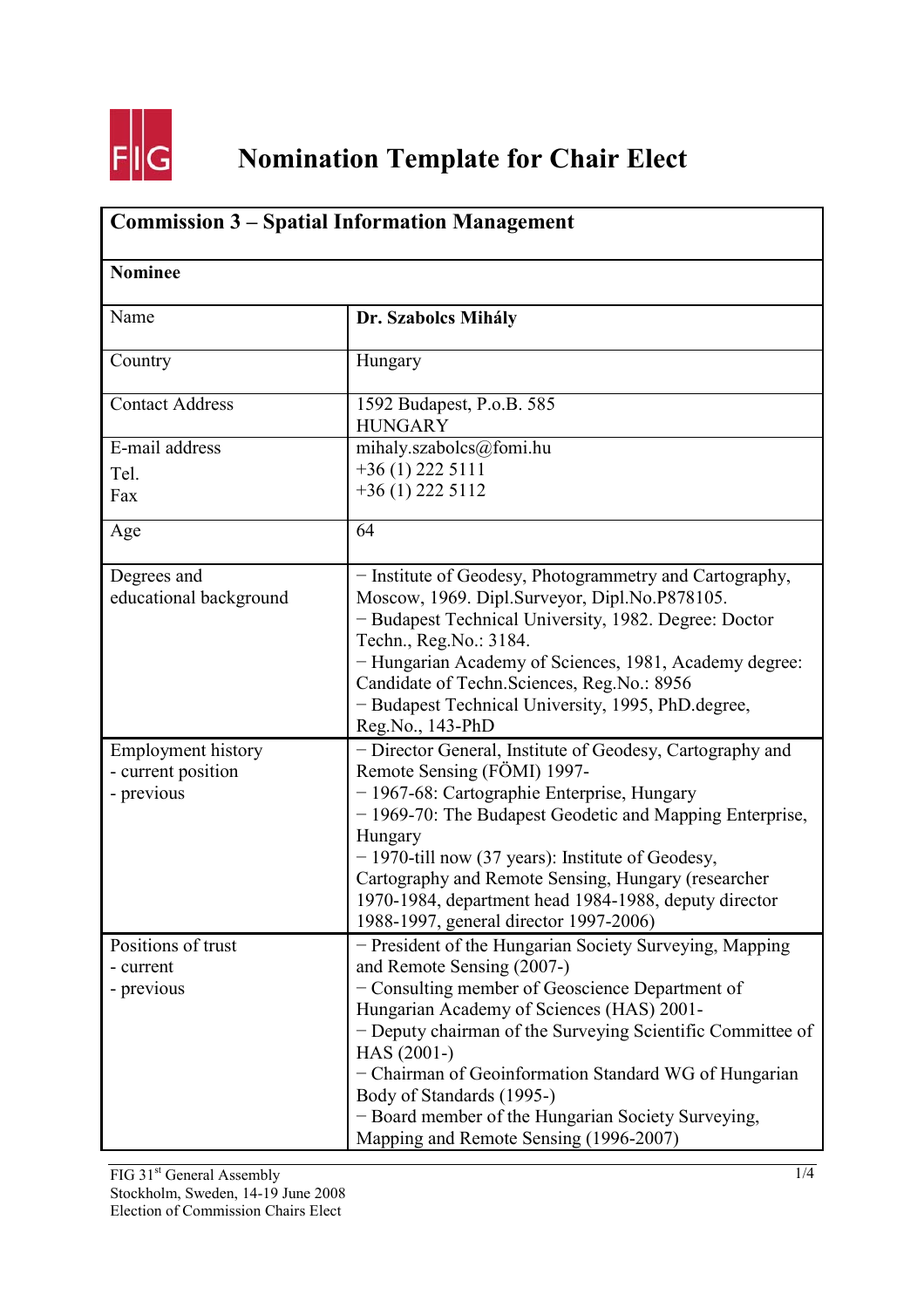|                               | - Hungarian delegate to Commission 3 of the FIG (1998-)         |
|-------------------------------|-----------------------------------------------------------------|
|                               | - Hungarian representative to EuroGeographics, which is         |
|                               | Association of the National Mapping and Cadastre Agencies       |
|                               | of European Countries (1994-                                    |
| Positions in FIG              | - As its President Representing the Hungarian Society of        |
| - current                     | Surveying, Mapping and Remote Sensing to FIG                    |
|                               |                                                                 |
| - previous                    | - As its Head representing the FIG Affiliate Member FÖMI        |
|                               | of Hungary                                                      |
|                               | - Hungarian delegate to Commission 3 of the FIG                 |
|                               | - Task responsible in FIG Commission 3 (2002-2006)              |
| Other activities in FIG       | - Membership and collaboration activity and presentations       |
|                               | on Satellite Geodesy in 1980's. (Commission 5)                  |
|                               | - Membership, presentations and collaboration activities in     |
|                               | Commission 7 (from 1995-till now)                               |
|                               | - Providing institutional background to secretariates for       |
|                               | Com.7                                                           |
|                               | - Scientific coordinator and responsible for Com.3, Com.2.      |
|                               | 3, Com.7. meeting in Hungary the last 8 years                   |
| Field of surveying discipline | Practical experience: Satellite geodetic techniques and GPS.    |
|                               | Elaboration of satellite geodetic adjustment software           |
|                               | systems. Elaboration and nationwide harmonization of the        |
|                               | Hungarian "Digital base map" standard and "Digital              |
|                               | topographic map database" standard. Coordination and            |
|                               | successful realization of numerous national and international   |
|                               | R+D projects. Database modeling. National Spatial Data          |
|                               | Infrastructure. Coordinate system transformation.               |
|                               | <b>Teaching: Periodical lecturing at the Budapest Technical</b> |
|                               | University from 1981 as honorary associate professor            |
|                               | (satellite geodesy, GPS, Land Information System).              |
|                               | Lecturing at College of Geoinformatics, The University of       |
|                               | West Hungary form 1989 as associate professor (satellite        |
|                               | geodesy, GPS, GIS, LIS, digital photogrammetry).                |
| <b>Nominees Statement</b>     |                                                                 |
|                               |                                                                 |
| Why I want to be a            | - I would like to continue the Spatial Information              |
| Commission Chair and what I   | Management activity very well done the recent and the           |
| would like to achieve         | earlier leadership of Com.3.                                    |
|                               | $-$ The information technologies improved (including the        |
|                               | spatial information as well), spreaded and started legally well |
|                               | based. However we meet the problems of globalization,           |
|                               | climate changes still growing. I would like to achieve          |
|                               | improving the understanding, using and coordination of          |
|                               | people, countries (FIG-members and others) and world            |
|                               |                                                                 |
|                               | regions of different interest to use and manage their spatial   |
|                               | data/information.                                               |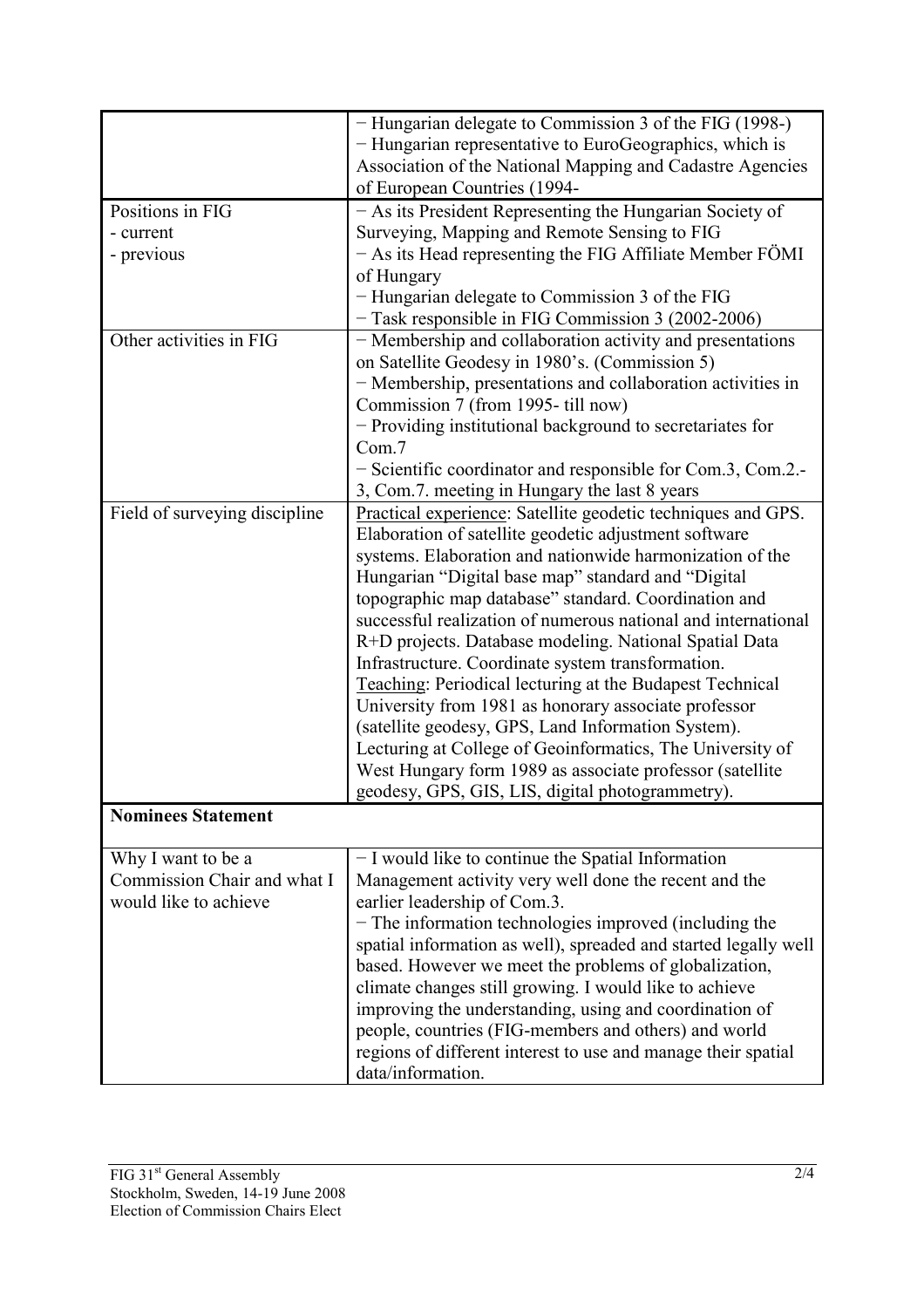| What I can offer to FIG in   | - To support the sustainable environment and natural            |
|------------------------------|-----------------------------------------------------------------|
| support of the aims and      | reservation by means of Spatial Information Management          |
| objectives of the Commission | - To support analyses, decision making and information/data     |
|                              | disseminate for managing better life of citizens in the world   |
|                              | and specially in cities and areas of high density of people and |
|                              | economic activities by means of SIM                             |
|                              | - To support in solving and prevent the problems of             |
|                              | globalization of the world with an FIG-frame promotion of       |
|                              | better knowledge of phenomenas, spatial information and         |
|                              | geodata with an improved managing of Spatial information.       |
| My key skills                | - Language shills: fluently speaking, reading and writing       |
|                              | English, Russian and naturally Hungarian                        |
|                              | - My competencies in understanding the people and               |
|                              | convincing them                                                 |
|                              | - My teaching experiences (above)                               |
|                              | - My practical experiences (above)                              |
|                              | - Institutional background, human and financial possibilities   |
|                              | I have now as Director General of FÖMI and as President of      |
|                              | the Hungarian Society of Surveying, Mapping and Remote          |
|                              | Sensing (MFTTT)                                                 |
|                              | - My international experiences and business relations.          |
| Any other general comments   |                                                                 |
| <b>Nominator</b>             |                                                                 |
| Name of Member               | <b>MFTTT</b>                                                    |
| Association                  |                                                                 |
| Name and title of contact    | Prof Bela Markus                                                |
| person                       | Chairman of the National FIG Committee                          |
|                              |                                                                 |
| Contact address              | Pirosalma u. 1-3                                                |
|                              | HU-8000 Szekesfehervar                                          |
|                              | <b>HUNGARY</b>                                                  |
| E-mail address               | $mb@$ geo.info.hu                                               |
| Tel.                         | $+3622516552$                                                   |
| Fax                          | +36 22 516 521                                                  |
| <b>Nominator's statement</b> |                                                                 |
| Why the association wants to | Dr Mihaly has over 40 years professional experience, he was     |
| nominate Nominee             | involved in the last decades in the strategic development of    |
|                              | the Hungarian surveying, mapping, GIS sector. He is an          |
|                              | active member of FIG, well known in different commissions,      |
|                              | mainly Commission 3. We would like if he represent our          |
|                              | community in FIG.                                               |
| Support the Association can  | As president of MFTTT, he is supported by the Association.      |
| offer the Nominee            | As general director support is given by the Research Institute  |
| (financial and other)        | Surveying and Cartography.                                      |
| Any other comments           |                                                                 |